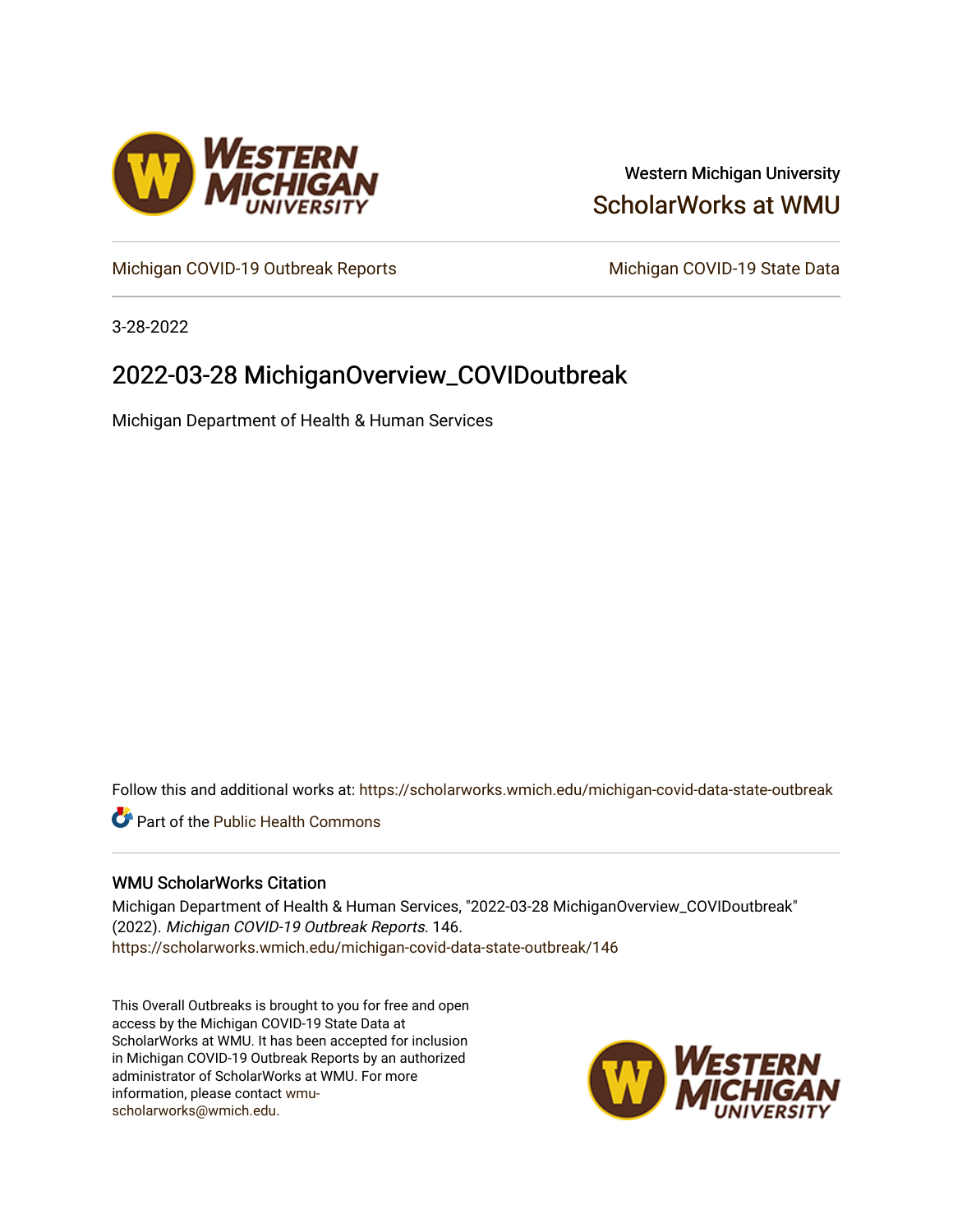[CORONAVIRUS](https://www.michigan.gov/coronavirus/) / [MICHIGAN](https://www.michigan.gov/coronavirus/0,9753,7-406-98163_98173---,00.html) DATA / OUTBREAK [REPORTING](https://www.michigan.gov/coronavirus/0,9753,7-406-98163_98173_102057---,00.html)

# OUTBREAK REPORTING

The table below provides the number of outbreaks that local health departments report to the Michigan Department of Health and Human Services every week.

COVID-19 outbreaks are generally defined as two or more cases with a link by place and time indicating a shared exposure outside of a household.

Local health departments report the number of new and ongoing outbreaks they are investigating by the setting of the outbreak. New outbreaks are those outbreaks that were first identified during the current reporting week. Ongoing outbreaks are those that had already been identified in previous weeks but have had at least one new associated case reported to the local health department in the last 2 weeks. New and ongoing outbreaks are counted only once (i.e., a new outbreak is not also counted in the ongoing outbreak category).

Many factors, including the lack of ability to conduct effective contact tracing in certain settings, may result in significant underreporting of outbreaks. This chart does not provide a complete picture of outbreaks in Michigan and the absence of identified outbreaks in a particular setting in no way provides evidence that, in fact, that setting is not having outbreaks.

## This page will be updated on Mondays by 3 p.m.

### Date: 3/28/2022

| <b>New Outbreaks by Setting</b>                                                                                          | Region 1 Region 2NRegion 2SRegion 3 Region 5 Region 6 Region 7 Region 8 TOTALS |    |  |  |              |
|--------------------------------------------------------------------------------------------------------------------------|--------------------------------------------------------------------------------|----|--|--|--------------|
| Long-Term Care Facility (e.g. SNF, assisted living, $\vert$<br>adult day care, group home, etc.)                         |                                                                                |    |  |  | $ 10\rangle$ |
| $K-12$ School (e.g. classroom, before/after school $\vert$<br>programs, etc.)                                            |                                                                                | 10 |  |  | 13           |
| Childcare/Youth Programs (e.g. daycare,<br>day/overnight camps, extra curricular activities, 0<br>sports programs, etc.) |                                                                                |    |  |  |              |
| ail/Prison/Detention Center                                                                                              |                                                                                |    |  |  |              |
| Healthcare (e.g. inpatient, outpatient, dental<br>practices, dialysis, etc.)                                             |                                                                                |    |  |  |              |
| Shelters/Settings that provide services for<br>people experiencing homelessness                                          |                                                                                |    |  |  |              |

| <b>TOTALS</b> |  | . . |
|---------------|--|-----|
|---------------|--|-----|

Percentage of local health departments reporting: 100%

| <b>Ongoing Outbreaks by Setting</b>                                                                        | Region 1 Region 2NRegion 2SRegion 3 Region 5 Region 6 Region 7 Region 8 TOTALS |     |    |                 |    |     |
|------------------------------------------------------------------------------------------------------------|--------------------------------------------------------------------------------|-----|----|-----------------|----|-----|
| Long-Term Care Facility (e.g. SNF, assisted living, $ $ <sub>16</sub><br>adult day care, group home, etc.) | 22                                                                             |     |    | $\overline{24}$ | 12 | 113 |
| $K-12$ School (e.g. classroom, before/after school $\vert_{\Omega}$<br>programs, etc.)                     |                                                                                | '14 | 25 |                 |    | 65  |

[Coronavirus](https://www.michigan.gov/coronavirus/)

MI SAFE [START](https://www.michigan.gov/coronavirus/0,9753,7-406-100467---,00.html)  $\vee$  contain covid  $\vee$  resources  $\vee$  press releases Donate Video updates